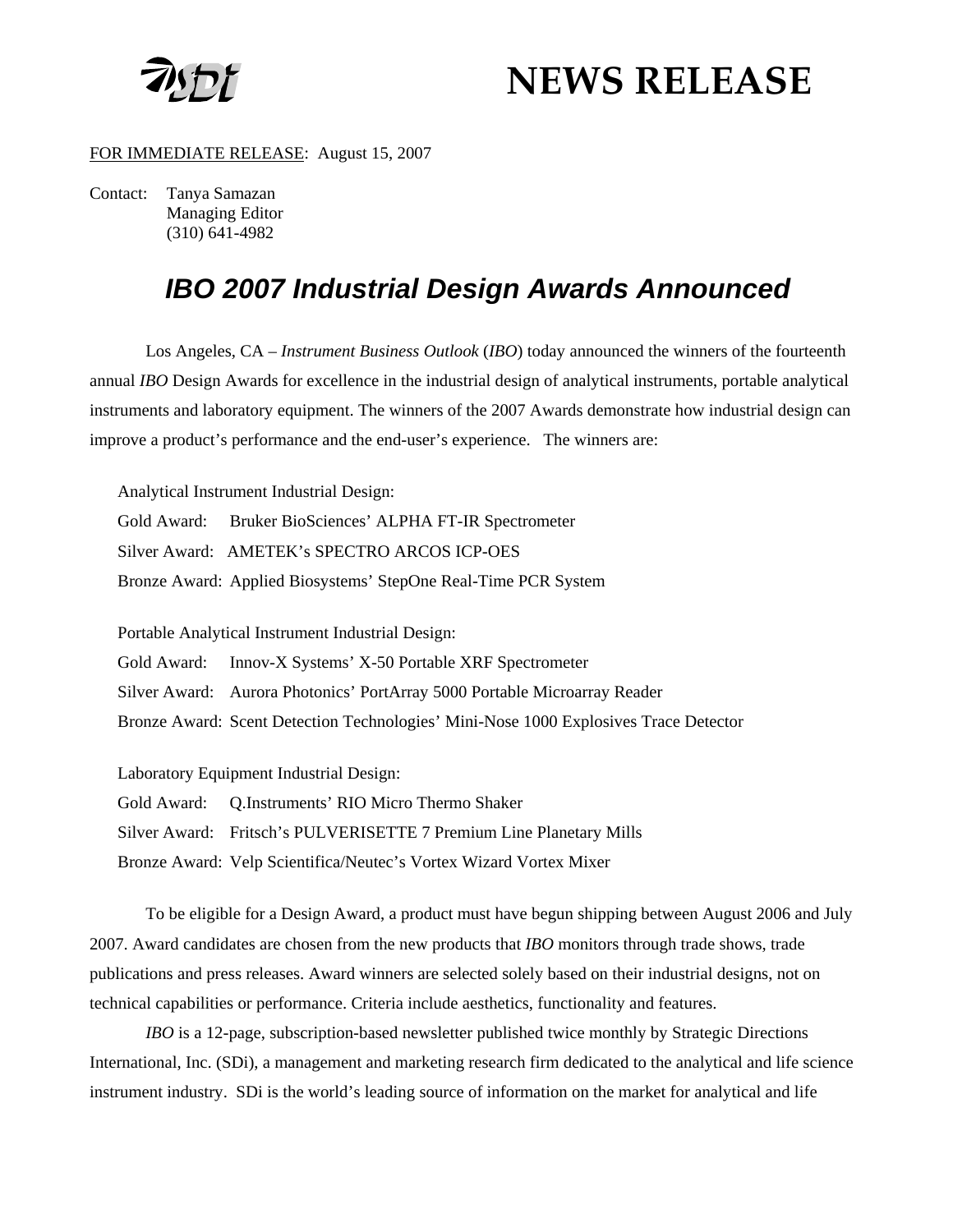science instrumentation and equipment for laboratory and on-site applications. For more information, visit [www.strategic-directions.com](http://www.strategic-directions.com/) or contact:

 Tanya Samazan, Managing Editor Strategic Directions International, Inc. 6242 Westchester Parkway, Suite 100 Los Angeles, CA 90045-4820 Tel: (310) 641-4982 Fax: (310) 641-8851 E-mail: [tsamazan@strategic-directions.com](mailto:tsamazan@strategic-directions.com)

#### **Analytical Instrument Design:**

*For Europe only -* Lars Ekstrom, Senior Editor-Europe Linkbridge Ltd. 173 Quemerford Calne SN11 8JX United Kingdom Tel: (+44) 1249 811 476 E-mail: [IBO@linkbridge.com](mailto:IBO@linkbridge.com)



Gold Award: Bruker BioSciences' ALPHA FT-IR Spectrometer



Silver Award: AMETEK's SPECTRO ARCOS ICP-OES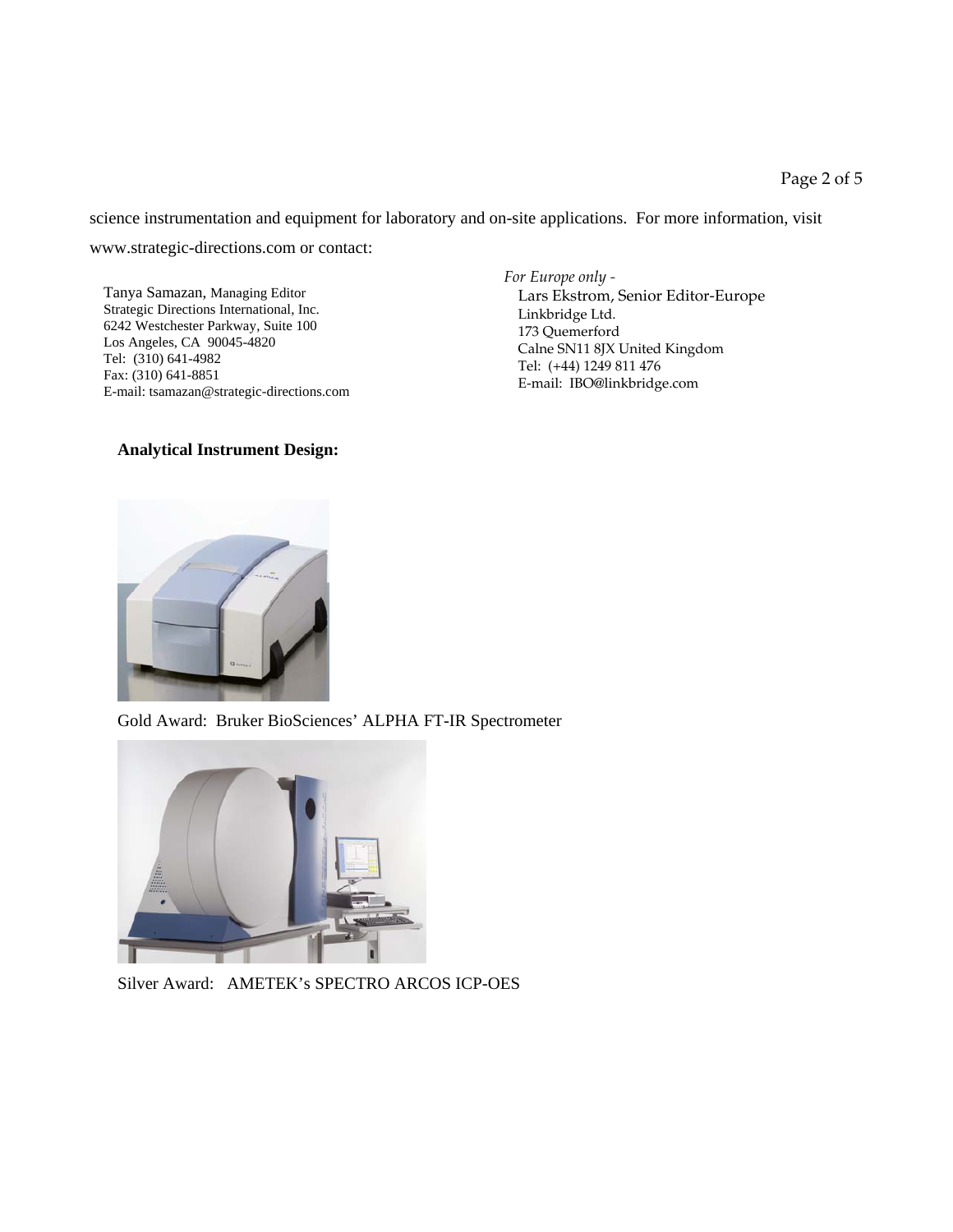Page 3 of 5



Bronze Award: Applied Biosystems' StepOne Real-Time PCR System

## **Portable Analytical Instrument Industrial Design:**



Gold Award: Innov-X Systems' X-50 Portable XRF Spectrometer



Silver Award: Aurora Photonics' PortArray 5000 Portable Microarray Reader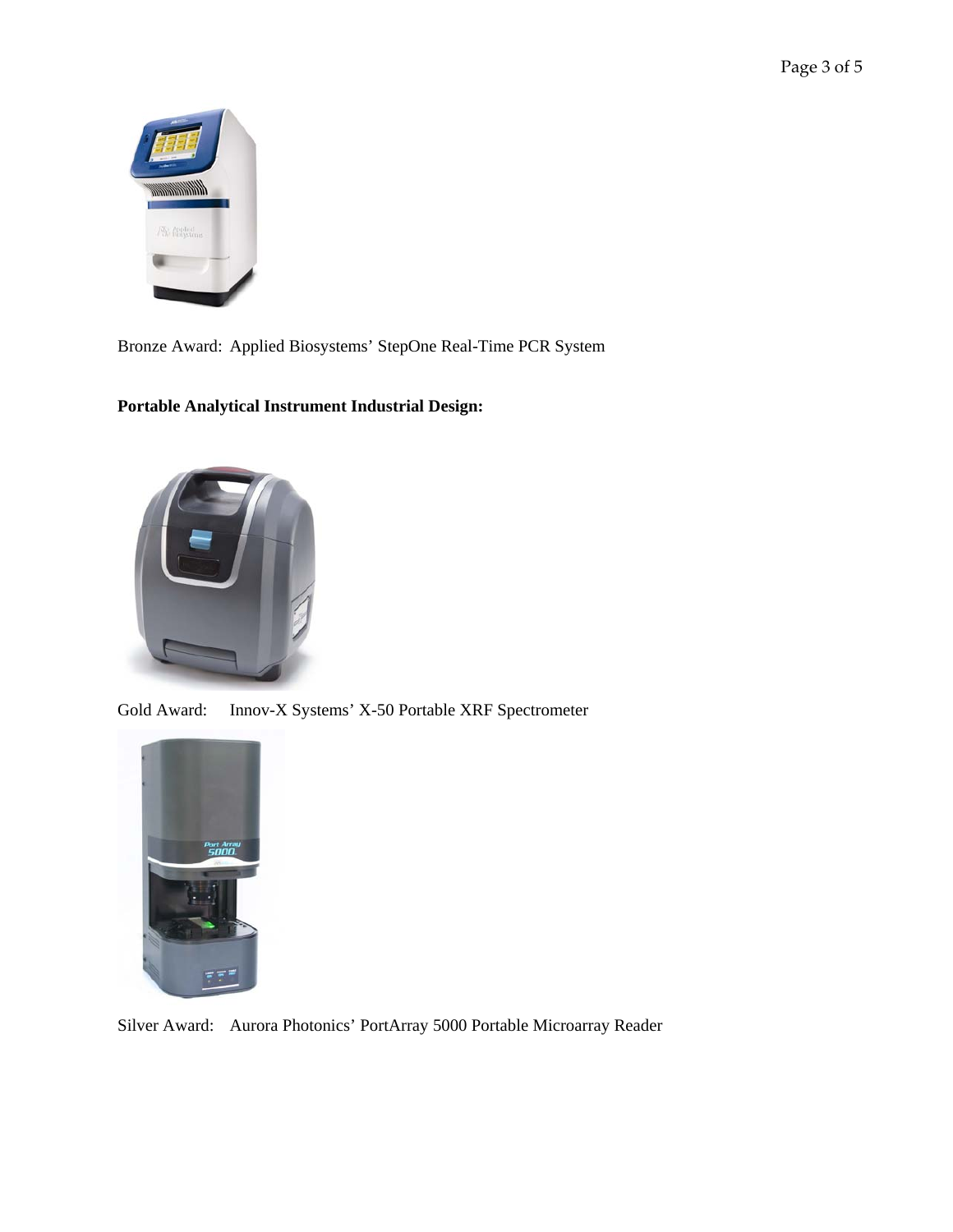

Bronze Award: Scent Detection Technologies' Mini-Nose 1000 Explosives Trace Detector

### **Laboratory Equipment Industrial Design:**



Gold Award: Q.Instruments' RIO Micro Thermo Shaker



Silver Award: Fritsch's PULVERISETTE 7 Premium Line Planetary Mills